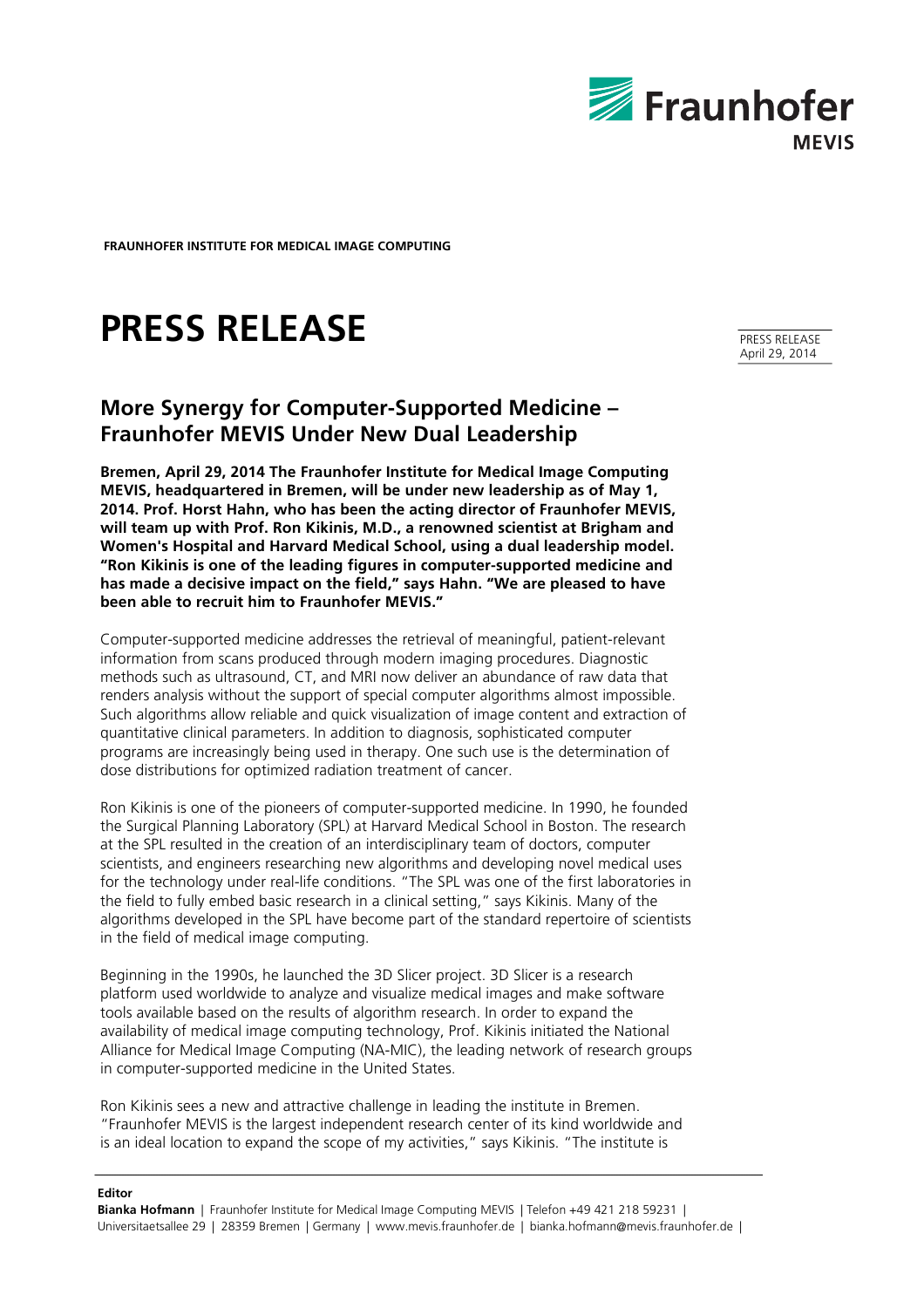

## **FRAUNHOFER INSTITUTE FOR MEDICAL IMAGE COMPUTING**

strongly aligned with practical applications, works closely with industrial partners, and collaborates with numerous research institutions around the world." MeVisLab, the industrial-strength software platform used by Fraunhofer MEVIS, is a perfect complement to the research-focused 3D Slicer.

In addition to his role in directing Fraunhofer MEVIS, he will be a professor of medical image computing in the Department of Mathematics and Computer Science at the University of Bremen.

Prof. Kikinis will retain his position and responsibilities at Brigham and Women's Hospital and commute between Bremen and Boston every two months. He intends to create new synergies by bringing American and European researchers closer together. On the technological front, he will work on enhancing interoperation between the 3D Slicer software package and MeVisLab so that prototypical solutions can benefit from the combined strengths of both software packages.

According to Horst Hahn, "This gives Fraunhofer MEVIS increased access to valuable research resources that will ideally strengthen our institute." Hahn, a physicist who also holds a doctorate in computer science, was heavily involved in the transition of the institute from MeVis Research GmbH into an institute of the Fraunhofer-Gesellschaft in 2009. Hahn became acting director of the institute in 2012 following the retirement of the founding director of Fraunhofer MEVIS, Heinz-Otto Peitgen. Prof. Hahn will join Prof. Kikinis in leading Fraunhofer MEVIS. Hahn is professor of medical imaging at Jacobs University in Bremen.

On June 4, Fraunhofer MEVIS will mark the new leadership by holding a technically oriented open house event for interested visitors. From 12:00 until 17:00, MEVIS experts will show practical examples of computer support in medicine. These will include innovative applications for neurology, cardiology, minimally invasive tumor therapy, and breast and lung diagnostics. Visitors and members of the media are welcome to join and are asked to notify the institute in advance.